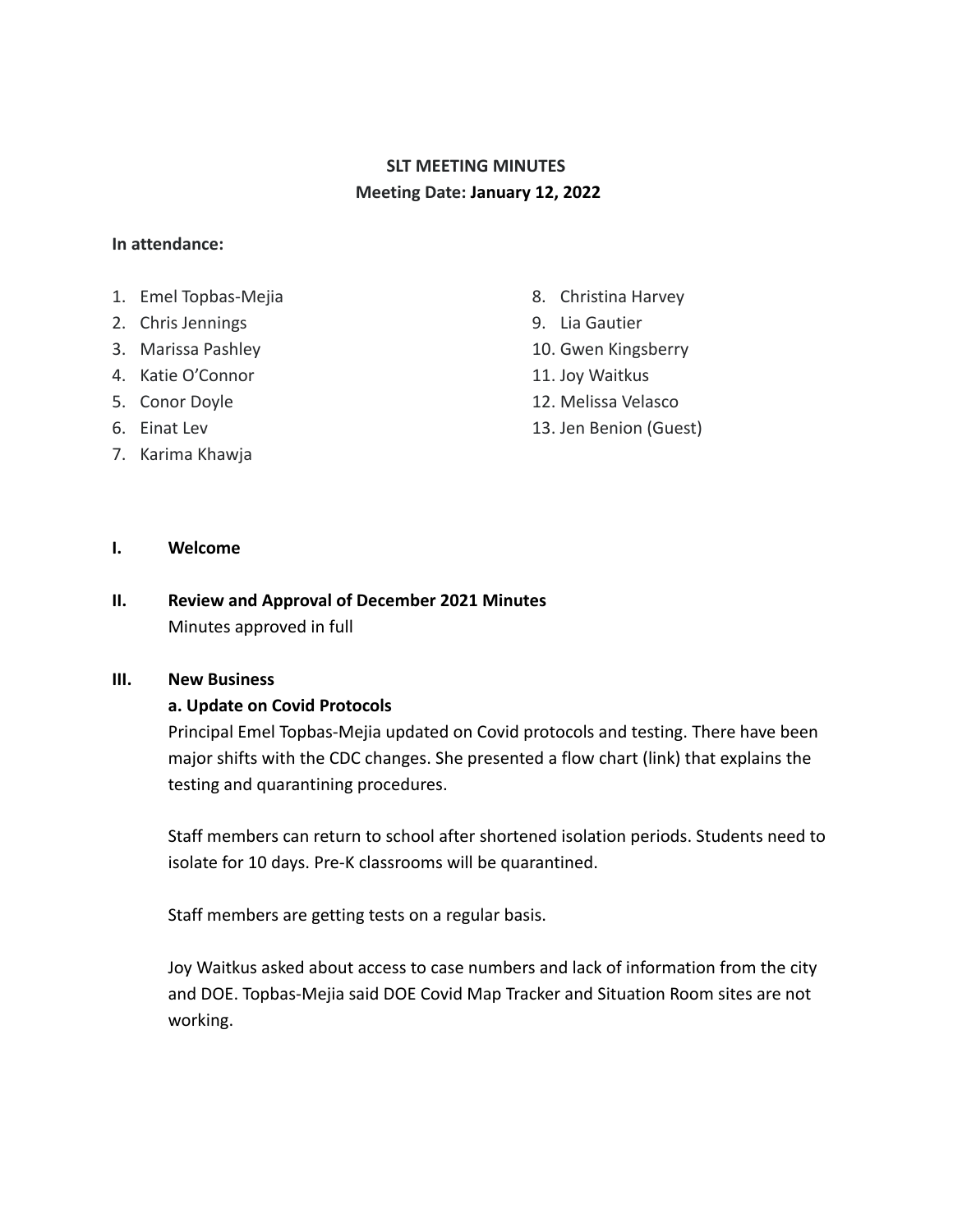Einat Lev asked whether we should tell parents not to send kids to school with any symptoms. Chris Jenning responded that families should know not to send sick children to school.

#### **IV. Sub-Committee Reports**

The two subcommittees ELA/Math and DEI/SEL/Attendance met in breakout rooms to set schedules

### **V. Review of Old Business**

#### a. DEI

Gwen Kingsberry said that the DEI team is separate from the CEP goal. This issue keeps being tabled and she would like to know how it should be moved forward and set up. A team was set up in June but not activated.

Chris Jennings said we should use that team and Kingsberry should be the point person. Kinsberry said she would reach out to staff members and the PTO since the point is to work with the school.

Topbas-Mejia said there is a group of staff members working on DEI. Right now they are reading "Cultivating Genius." They will meet every Tuesday. She would also like to have a round table for students in advisory to what they want in terms of DEI.

Kingsberry said DEI team could help facilitate.

Christina Harvey said it would be good to figure out how to bridge the groups (Staff, PTO, SLT and students).

Topbas-Mejia said one of the goals is to increase the number of staff members, there are currently nine, to build a foundation.

Harvey suggested we advocate for students to be Covid tested before returning after the next break.

Jennings responded that it is something that is determined at a higher level.